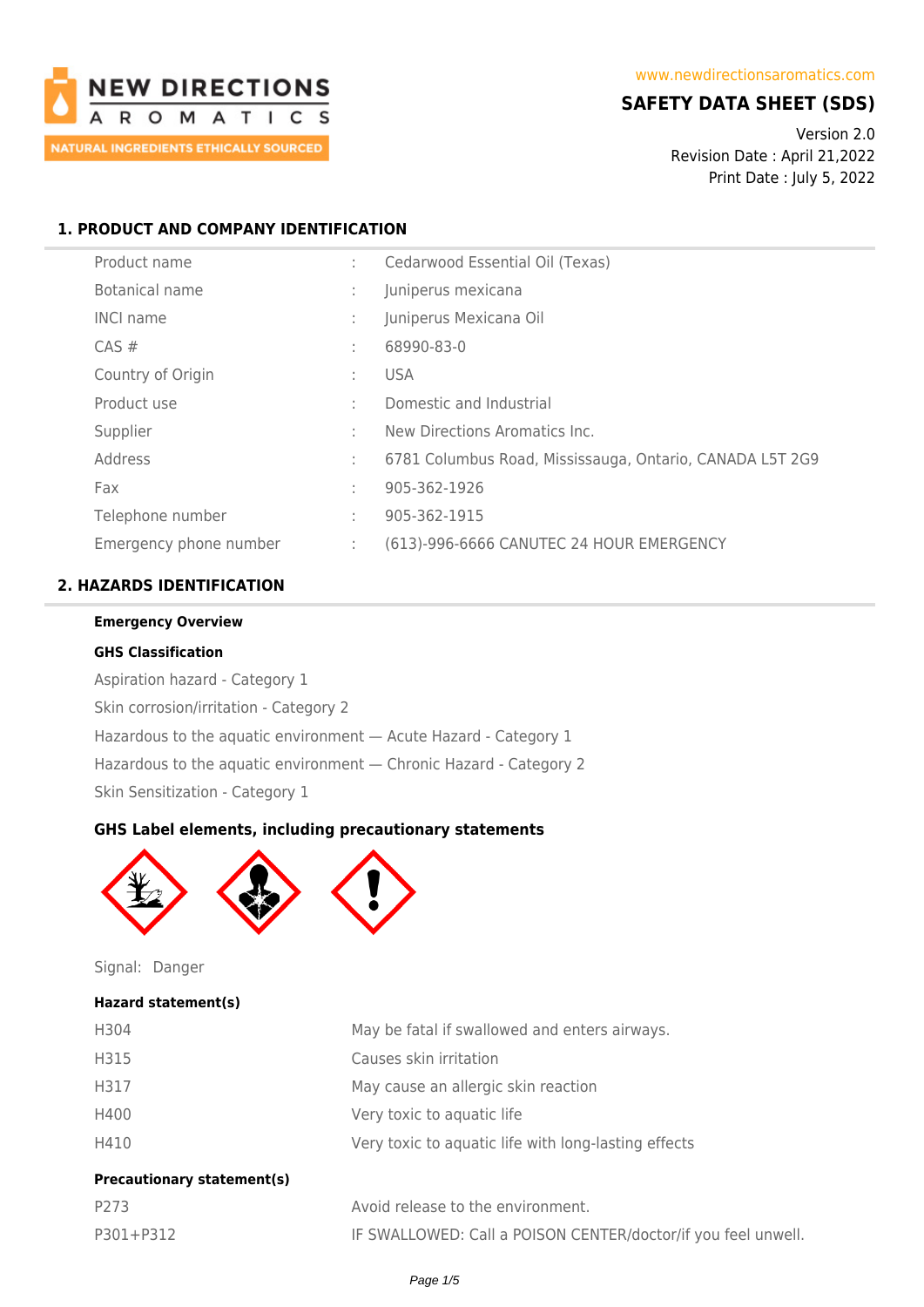| P331      | Do NOT induce vomiting.                                                                                                                 |
|-----------|-----------------------------------------------------------------------------------------------------------------------------------------|
| P332+P313 | If skin irritation occurs: Get medical advice/attention.                                                                                |
| P391      | Collect spillage.                                                                                                                       |
| P405      | Store locked up.                                                                                                                        |
| P501      | Dispose of contents and container in accordance with local, regional,<br>national and/or international regulation for hazardous wastes. |

### **3. COMPOSITION / INFORMATION INGREDIENTS**

| <b>Product Name</b>    | <b>CAS NO</b> | <b>EC NO</b> | <b>Concentration</b> |
|------------------------|---------------|--------------|----------------------|
| Juniperus Mexicana Oil | 68990-83-0    | $\sim$       | 100 %                |

### **4. FIRST AID MEASURES**

### **Eye contact**

Immediately flush eyes with plenty of cool water for at least 15 minutes. Get medical attention if irritation occurs.

### **Skin contact**

Remove contaminated clothing. Wash area with soap and water. If irritation occurs, get medical attention.

#### **Inhalation**

If inhaled, removed to fresh air. Get medical attention if symptoms appear.

#### **Ingestion**

Seek medical attention or contact local poison control center.

### **5. FIRE FIGHTING MEASURES**

### **Suitable extinguishing media**

Foam. Dry Powder. Carbon dioxide.

### **Unsuitable extinguishing media**

Water spray, water jet.

### **Special protective equipment and precautions for fire-fighters**

Wear proper protective equipment. Exercise caution when fighting any chemical fire. Use water spray or fog for cooling exposed containers.

### **Special hazards arising from the substance or its combustible products**

Hazardous decomposition products may be formed at extreme heat or if burned.

#### **Resulting gases**

Carbon oxides.

# **6. ACCIDENTAL RELEASE MEASURES**

## **Personal precautions, protective equipment and emergency procedures.**

Equip clean crew with proper protection. Respiratory protection equipment may be necessary.

## **Environmental precautions**

Prevent entry to sewers and public waters. Notify authorities if product enters sewers or public waters.

# **Methods and materials for containment and cleaning up**

Clean up any spills as soon as possible, using an absorbent material to collect it. Use suitable disposal containers.

# **7. HANDLING AND STORAGE**

## **Precautions for safe handling**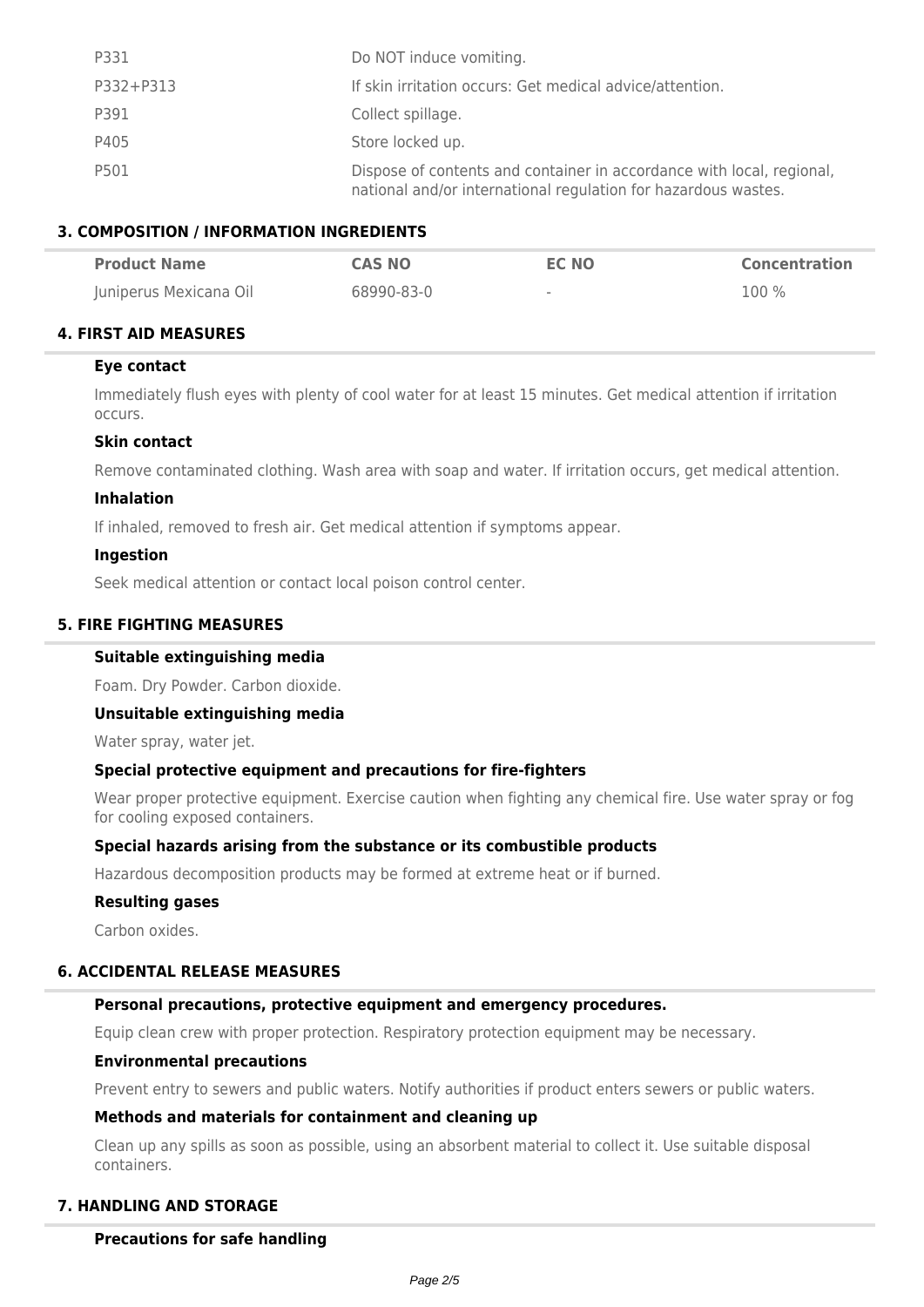No direct lighting. No smoking. Ensure prompt removal from eyes, skin and clothing. Wash hands and other exposed areas with mild soap and water before eating, drinking or smoking and when leaving work. Handle in accordance with good industrial hygiene and safety procedures.

### **Conditions for safe storage, including any incompatibilities**

Provide local exhaust or general room ventilation to minimize dust and/or vapour concentrations. Keep container closed when not in use.

## **8. EXPOSURE CONTROLS AND PERSONAL PROTECTION**

#### **Exposure controls**

Odor is inadequate to warn of overexposure.

### **Eyes**

Use tightly sealed goggles.

#### **Skin**

If skin contact or contamination of clothing is likely, protective clothing should be worn. Use protective gloves.

#### **Respiratory**

In case of insufficient ventilation, wear suitable respiratory equipment.

#### **Ingestion**

Not for ingestion.

### **9. PHYSICAL AND CHEMICAL PROPERTIES**

| Colorless to pale greenish yellow or light amber liquid. |
|----------------------------------------------------------|
| Characteristic sweet woody odor.                         |
| $>93.33^{\circ}$ C                                       |
| 0.9500 to 0.9670 @ 25 $^{\circ}$ C                       |
| Soluble in alcohol and oils. Insoluble in water.         |
| 1.5030 to 1.510 @ 20 $^{\circ}$ C                        |
|                                                          |

### **10. STABILITY AND REACTIVITY**

#### **Reactivity**

This material presents no significant reactivity hazard.

### **Chemical stability**

Chemically stable.

### **Possibility of hazardous reactions**

Hazardous polymerization will not occur.

### **Conditions to avoid**

Avoid sparks, flame and other heat sources.

#### **Incompatible materials**

Strong oxidizing agents.

#### **Hazardous decomposition products**

Carbon Oxides.

### **11. TOXICOLOGICAL INFORMATION**

#### **Acute toxicity**

Not available.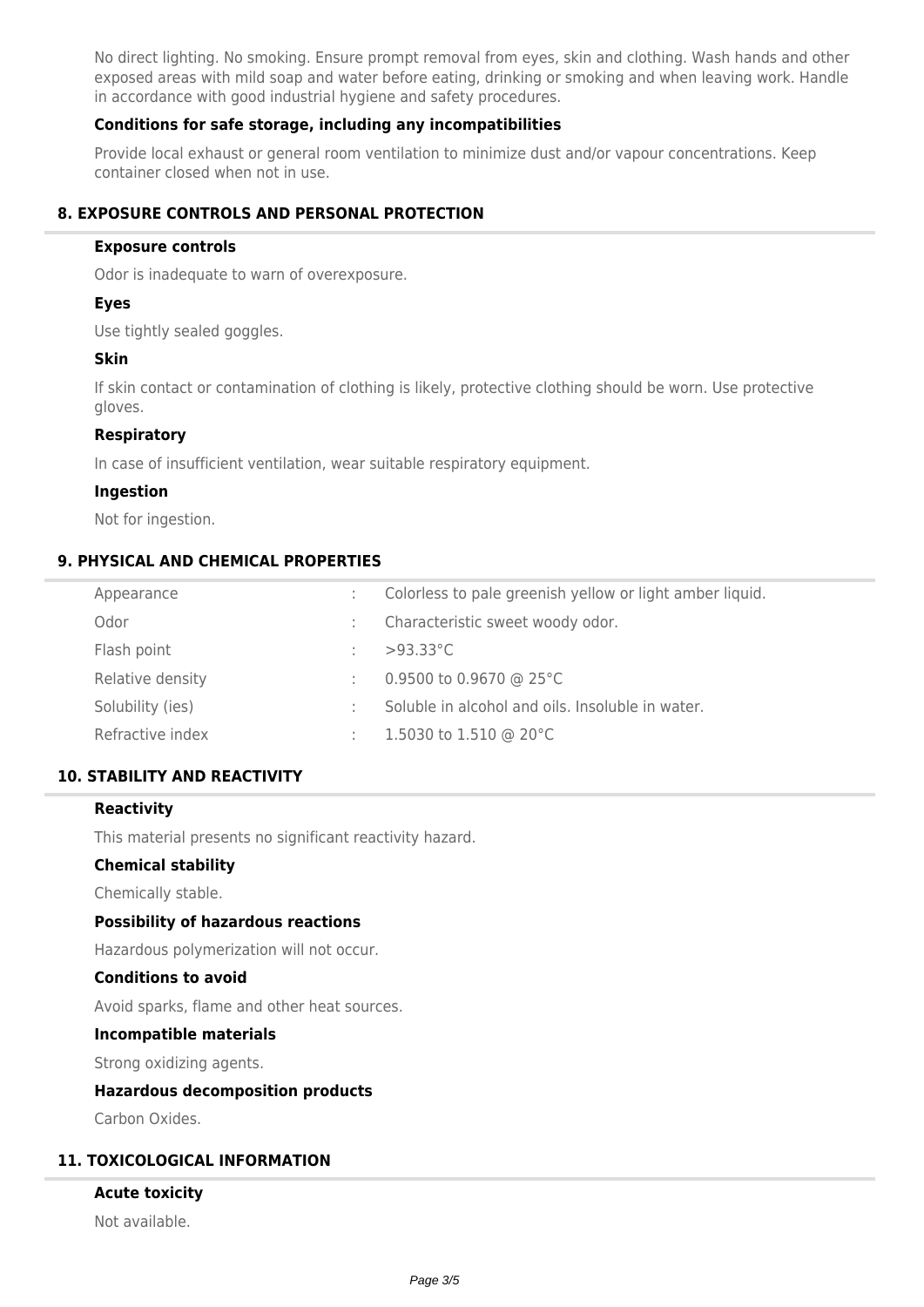## **Carcinogenicity**

None of the components of this material are listed as a carcinogen.

### **Chronic toxicity**

May cause allergic reactions on skin.

### **Reproductive toxicity**

No adverse effects on reproduction are known.

### **Inhalation**

Inhalation of high concentrations of vapor may result in irritation of eyes, nose and throat, headache, nausea, and dizziness.

### **Skin contact**

Adverse skin effects should be prevented by normal care and personal hygiene.

### **Eye contact**

Possible irritation should be prevented by wearing safety glasses.

### **Ingestion**

Low order toxicity causing irritation of the stomach and intestines which results in nausea and vomiting

### **Repeated exposure**

Repeated or prolonged contact may cause redness, irritation and scaling of skin (Dermatitis).

### **12. ECOLOGICAL INFORMATION**

#### **Ecotoxicity**

Toxic to aquatic organisms, may cause long-term adverse effects environment. Avoid any pollution of ground, surface or underground water.

### **Bio - accumulative potential**

Not available.

### **13. DISPOSAL CONSIDERATION**

Dispose of product in accordance with local, state or provincial and federal regulations. Check with local municipal authority to ensure compliance.

### **14. TRANSPORT INFORMATION**

### **UN Number**

3082

### **UN proper shipping name**

Environmentally hazardous substance, liquid, n.o.s. (Cedrene)

### **Transport hazard class**

9

```
Packing group
```
III

## **US DOT Shipping Description (Land)**

3082

### **Proper shipping name**

Environmentally hazardous substance, liquid, n.o.s. (Cedrene)

**Class**

9

### **Packaging group**